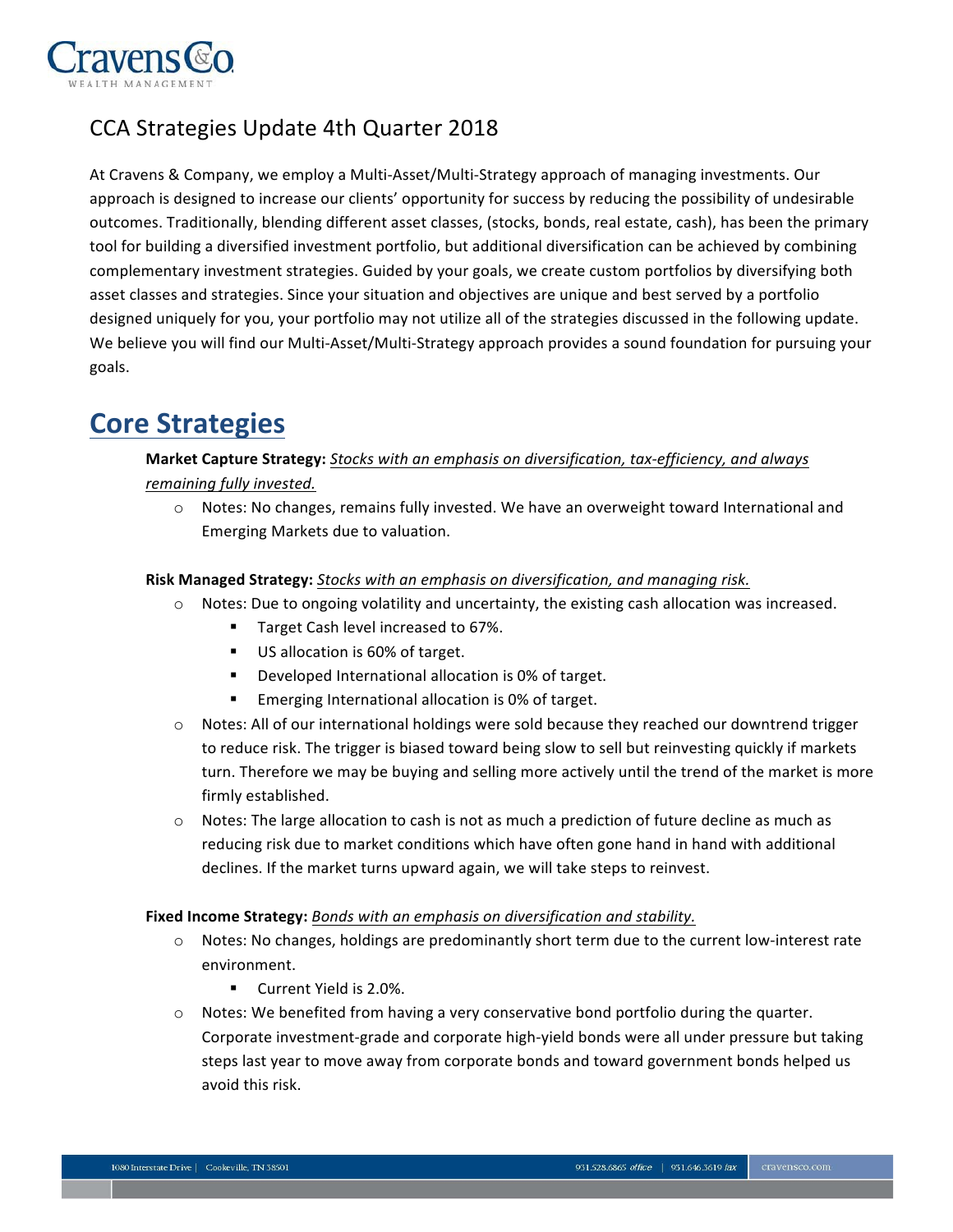### **Alternatives Strategy:** *Real asset or skill-based investments with low correlations to stocks and bonds, such as Real Estate, Commodities, Hedge Strategies, and Managed Futures.*

- o Sold Global Natural Resources ETF
- o Notes: The remaining allocation to commodity-oriented companies was sold due to the actual commodities providing greater diversification than commodity-oriented companies. Due to changing inflation expectations, we have not yet reinvested, but we are actively considering investments which would provide diversification for our portfolios.

# **Focus Strategies**

### **High Quality Strategy:** *Stocks with an emphasis on large companies with strong balance sheets.*

- o Notes: Higher than normal cash allocation continues to reflect our concerns over current stock market valuation.
	- ! Cash level increased to 37%.
	- **EXECUTE:** Current Dividend Yield is 2.0%.
	- ! Sold Adidas, Coca Cola, Starbucks, Wells Fargo

Adidas was sold to reduce taxable gains.

 Coca Cola and Starbucks were sold to increase our cash holdings during the market decline. We also have concerns over the lack of sales growth at Coca Cola.

 Wells Fargo was sold due to concerns over how the continued scandals may be affecting their long-term profitability. We are normally drawn to buying companies with headline risk, but concerns over how the banking sector will be affected if a recession evolves tipped the scales towards selling.

### **Dividend Income Strategy:** *Stocks and Bonds with an emphasis on current income.*

- o Notes: Higher than normal cash allocation continues to reflect our concerns over current stock market valuation.
	- **Cash level remains 20%.**
	- **EXECUTE:** Current Dividend Yield is 4.5%.
	- **E** Sold Wells Fargo

 Wells Fargo was sold due to concerns over how the continued scandals may be affecting their profitability. We are normally drawn to buying companies with headline risk, but concerns over how the banking sector will be affected if a recession evolves tipped the scales toward selling.

! Short-Term corporate bond holdings matured and were reinvested.

We increased quality due to concerns over a potential recession.

### **Laddered Income Strategy:** *Bonds with an emphasis on tax-free income.*

- o Notes: No changes, holdings are balanced between short-term and long-term bonds.
	- Current Yield to Maturity is 3.0%.